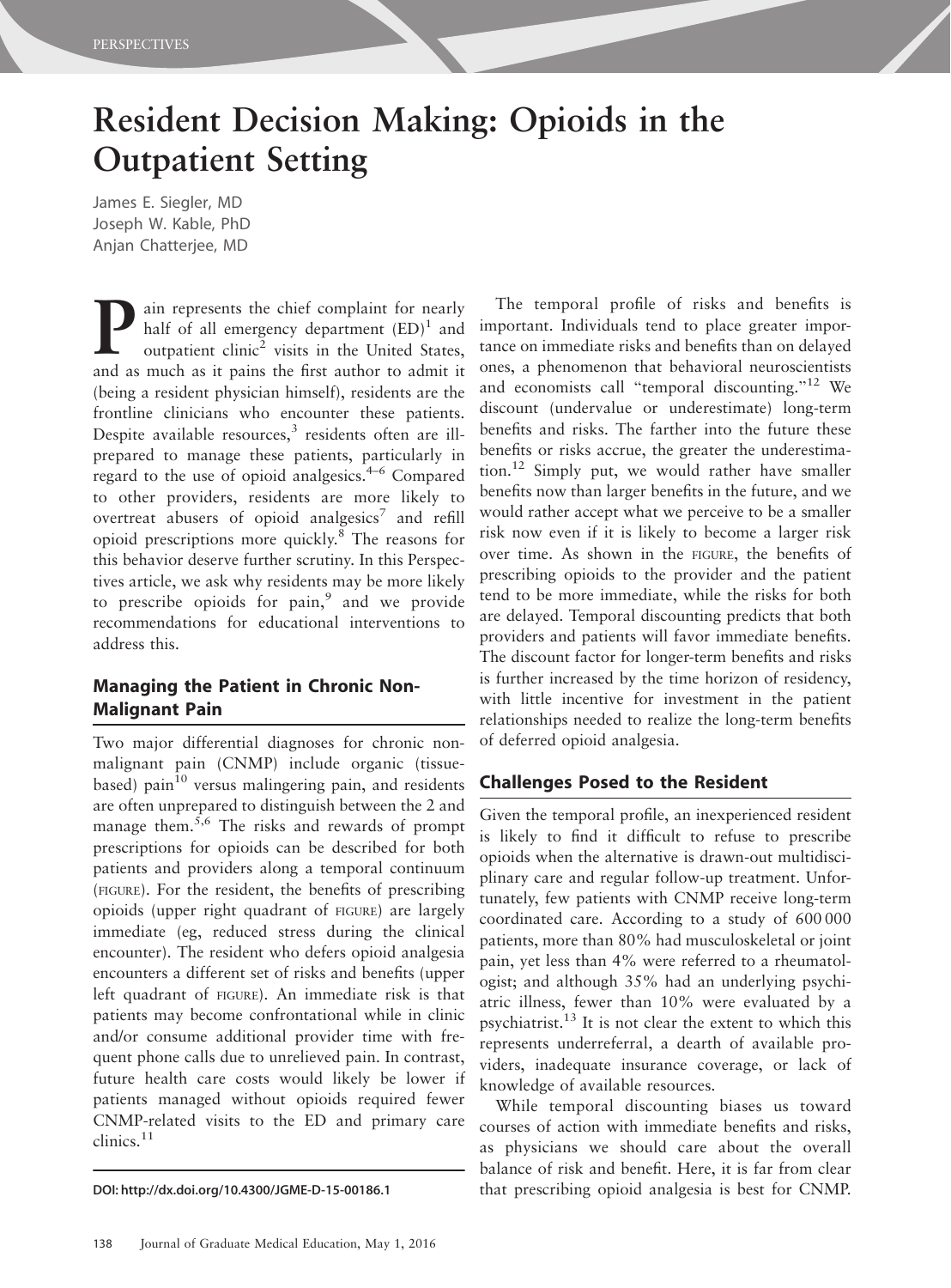

#### **FIGURE**

Advantages and Disadvantages of Prescribing Opioid Analgesics

Note: Black text on white background indicates advantages; white text on black background indicates disadvantages; and black text on gray background indicates unclear impact. The upper half of the image depicts the impact of decision making on resident providers, whereas the lower half depicts the impact on patients. The image is vertically graded from the central meridian to define the relative time point at which an impact from the decision making is noted.

Abbreviations: CNMP, chronic nonmalignant pain; ED, emergency department.

To the extent that the practice fosters overprescribing, it increases patient morbidity and mortality and constitutes wasteful spending in the context of escalating health care costs.14–16 As such, unnecessary prescribing of opioids is a poor model for residents, who will ultimately be co-responsible for guiding future health care practice and policy.

### Future Directions

Programs, including preclinical seminars, clinical rotations, and focused curricula<sup>17–25</sup> educate medical students and residents in countering temporal discounting of the long-term benefits of deferring opioid analgesia and the long-term risks of prescribing. It might be useful to intervene and include education for nurses and patients as well. In the clinical ambulatory setting, the standard practice of one-on-one mentoring post hoc (after the clinical encounter) might be supplemented by a rotation through the pain management service.

Several interventions have been suggested to reduce temporal discounting in vulnerable populations, and some of these may be applied in the medical education setting (TABLE). For example, contingency management has proven effective in several populations of substance abusers.<sup>18–20</sup> Contingency management entails the repeated (often positive) reinforcement of appropriate behaviors, abstinence in the case of substance abusers, and appropriate pain management in the case of residents. In the simplest application of this technique, medical educators should continue to encourage and applaud residents for managing their patients in CNMP with nonopioid regimens or referring them to subspecialty providers when able. Using an alternative approach to temporal discounting, one study showed that a monthly review of personal budgets reduced temporal discounting in a small cohort of patients with psychiatric disease.<sup>21</sup> Such an intervention is not unlike standard morbidity and mortality conferences held at most academic medical institutions. We encourage medical educators to tailor teaching conferences to address the difficulties inherent to managing patients with CNMP and the risks of temporal discounting when opiates may be prescribed.

Other methods that have had success in mitigating temporal discounting include the implementation of prospective thought, the provision of social influence, and the reduction of stressors among residents, where possible.18–25 These methods are summarized in the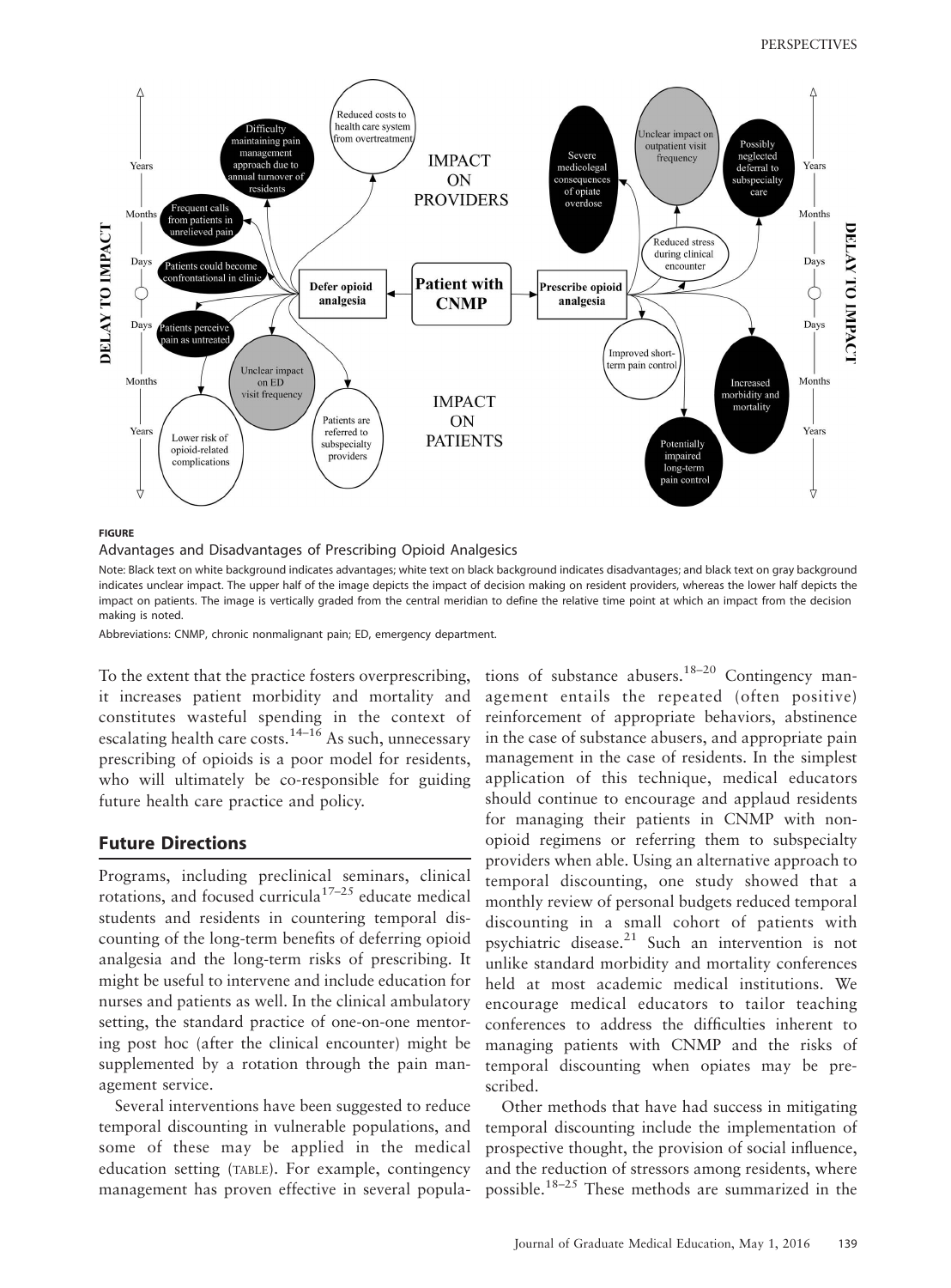#### **TABLE**

Recommendations for Addressing Temporal Discounting

| <b>Method</b>                                     | <b>Description</b>                                                                    | <b>Recommended Action</b>                                                                                                                                                         |
|---------------------------------------------------|---------------------------------------------------------------------------------------|-----------------------------------------------------------------------------------------------------------------------------------------------------------------------------------|
| Formal instruction <sup>25</sup>                  | Providing residents with information<br>about delayed discounting dynamics            | Introduce the concept of temporal<br>discounting into resident lecture series                                                                                                     |
| Prospective thought <sup>24</sup>                 | Having residents imagine themselves in a<br>future positive (or negative) scenario    | Have residents "role play" cases of opioid<br>management and long-term outcomes<br>of decisions                                                                                   |
| Precommitment <sup>22</sup>                       | Having residents mentally precommit to<br>a rule before the clinical encounter        | Ask residents to precommit to a long-<br>term approach to opioid management<br>and be positively reinforced for this<br>perspective                                               |
| Contingency management <sup>18-20</sup>           | Shaping behaviors with repeated (often<br>positive) reinforcement                     | Incorporate discussion of pain<br>management cases in clinical<br>conferences (eg, morbidity and<br>mortality) to provide positive<br>reinforcement for appropriate<br>management |
| Social influence <sup>25</sup>                    | Having residents imagine or observe a<br>long-term approach to a clinical<br>scenario | Pair residents with experienced clinicians<br>managing similar cases                                                                                                              |
| Reduced resident stress/distraction <sup>23</sup> | Stress, hunger, lack of sleep, or negative<br>mood increases discounting behavior     | Provide an outlet (eg, group discussions<br>of residency stress) for residents to<br>mitigate these often inevitable features<br>of residency programs                            |

TABLE, with recommended actions by medical educators.

Future research is needed to determine whether improved understanding of the principles of temporal discounting would be of benefit to resident decision making and to the patients. Advice from experts and peers<sup>25</sup> has been shown to diminish temporal discounting in other settings, as has preparation for decisions ahead of time (termed ''precommitment''), rather than in the "heat of the moment."<sup>22</sup> Investigations in clinical settings will show if similar strategies are useful in addressing current inadequacies in managing one of the most common complaints that residents encounter.

## References

- 1. Chang HY, Daubresse M, Kruszewski SP, Alexander GC. Prevalence and treatment of pain in EDs in the United States, 2000 to 2010. Am J Emerg Med. 2014;32(5):421–431.
- 2. Upshur CC, Luckmann RS, Savageau JA. Primary care provider concerns about management of chronic pain in community clinic populations. J Gen Intern Med. 2006;21(6):652–655.
- 3. Benjamin S, Lennon S, Gardner G. The validity of the general health questionnaire for first-stage screening for mental illness in pain clinic patients. Pain. 1991;47(2):197–202.
- 4. Sloan PA, Donnelly MB, Schwartz RW, Sloan DA. Cancer pain assessment and management by housestaff. Pain. 1996;67(2–3):475–481.
- 5. Yanni LM, McKinney-Ketchum JL, Harrington SB, Huynh C, Amin S, Matsuyama R, et al. Preparation, confidence, and attitudes about chronic noncancer pain in graduate medical education. J Grad Med Educ. 2010;2(2):260–268.
- 6. Yanni LM, Weaver MF, Johnson BA, Morgan LA, Harrington SE, Ketchum JM. Management of chronic nonmalignant pain: a needs assessment in an internal medicine resident continuity clinic. J Opioid Manag. 2008;4(4):201–211.
- 7. Colburn JL, Jasinski DR, Rastegar DA. Long-term opioid therapy, aberrant behaviors, and substance misuse: comparison of patients treated by resident and attending physicians in a general medical clinic. J Opioid Manag. 2012;8(3):153–160.
- 8. Khalid L, Liebschutz JM, Xuan Z, Dossabhoy S, Kim Y, Crooks D, et al. Adherence to prescription opioid monitoring guidelines among residents and attending physicians in the primary care setting. Pain Med. 2015;16(3):480–487.
- 9. Frantsve LM, Kerns RD. Patient-provider interactions in the management of chronic pain: current findings within the context of shared medical decision making. Pain Med. 2007;8(1):25–35.
- 10. Sullivan M. The problem of pain in the clinicopathological method. Clinical J Pain. 1998;14(3):197–201.